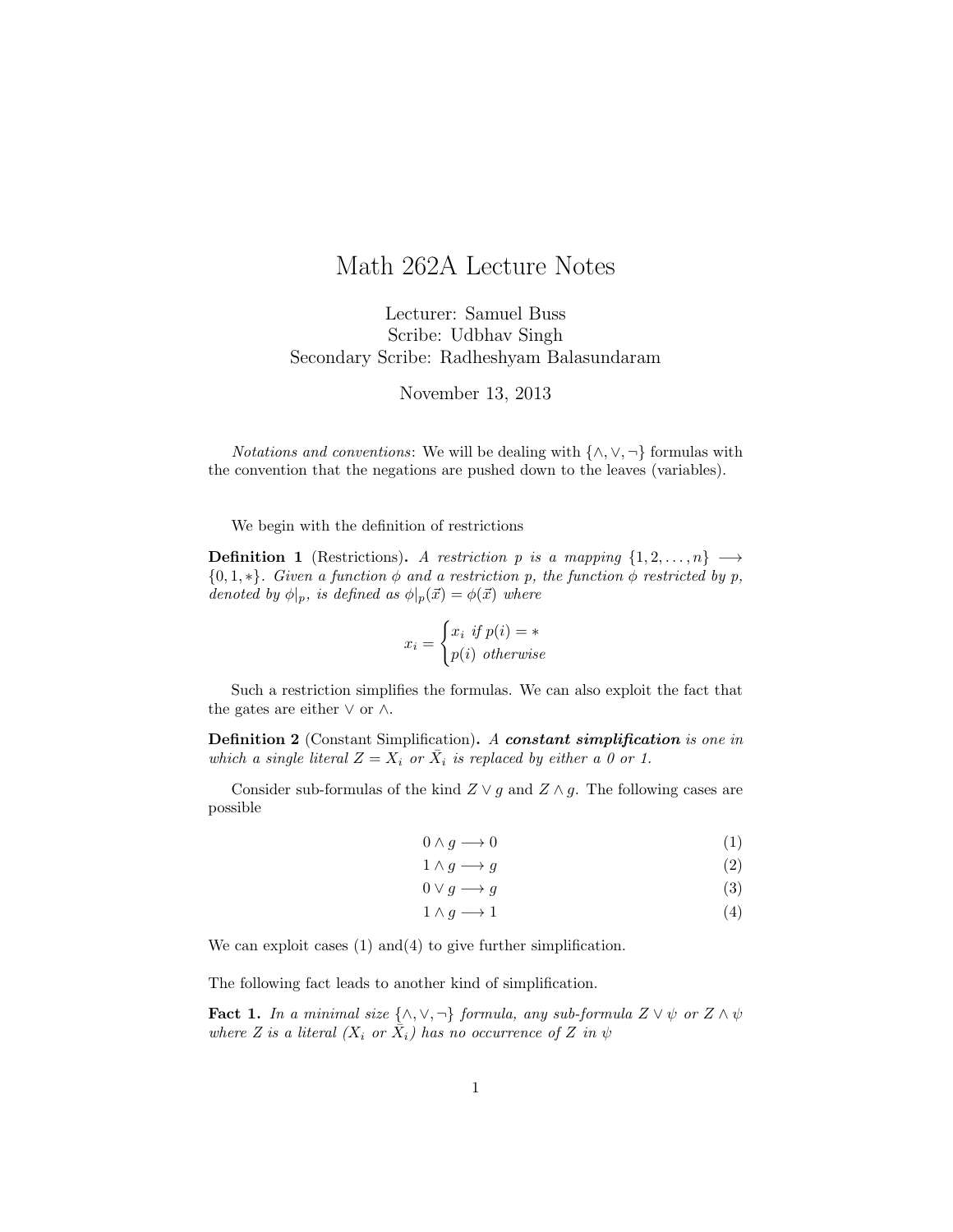*Proof.*  $Z \wedge \psi$  is equivalent to  $Z \wedge \psi(Z|_1)$  and  $Z \vee \psi$  is equivalent to  $Z \vee \psi(Z|_0)$ where  $\psi(Z|_i)$  is  $\psi$  restricted to  $Z = i$ 

Definition 3 (One Variable Simplification). A one variable simplification of a formula  $\phi$  is where all occurrences of sub-formulas of form  $Z \wedge \psi$  are replaced by  $Z \wedge \psi(Z|_1)$  and all sub-formulas of form  $Z \vee \psi$  are replaced by  $Z \vee \psi(Z|_0)$ 

Question: By how much does a formula size decrease by constant simplification?

**Theorem 1** (Subotovskaya's Theorem). Let  $\phi$  be a { $\land$ ,  $\lor$ ,  $\neg$ } formula, then  $\exists$ a literal Z such that the formula  $\phi'$  on letting  $\phi$  restricted by  $Z = i$  (constant simplification) has leaf size bounded by

$$
leafsize(\phi') \le \left(1 - \frac{1}{n}\right)^{\frac{3}{2}}\operatorname{leafsize}(\phi) \tag{5}
$$

*Proof.* We choose  $X_i$  than appears more than  $\frac{m}{n}$  times where m is  $leafsize(\phi)$ . Choose either  $X_i$  or  $\overline{X}_i$  depending on which occurs more in the "Critical" cases which removes their neighboring sub-formulas. Without loss of generality,  $X_i$ and  $\bar{X}_i$  do not occur in any neighborhood of these "critical occurrences" (by Fact 1.). Now apply the constant substitution that causes most collapse. Without loss of generality, assume it is  $Z \longrightarrow 1$ .

This removes  $\frac{m}{n}$  gates where Z occurs. Another  $\frac{m}{2n}$  gates are removed because half of these occurrences are critical and remove the neighbor as well and as the neighbor do not include  $Z$ , no over counting occurs. There may also be addition removals as constant simplifications can iterate, but there are at least  $\frac{3m}{2n}$  removals. Thus we get

$$
leafsize(\phi') \le m - \frac{3m}{2n} \tag{6}
$$

$$
= \left(1 - \frac{3}{2n}\right)m\tag{7}
$$

$$
\leq \left(1 - \frac{1}{n}\right)^{\frac{3}{2}} m \tag{8}
$$

 $\Box$ 

We will call the exponent  $\frac{3}{2}$ , the shrinkage factor  $\Gamma$ .

We can now iterate this process which gives the following lemma

**Lemma 1.** Let  $\phi$  be as before. Let  $k < n$ , then one can choose  $n - k$  variables  $X_{i_1}, \ldots, X_{i_{n-k}}$  and values  $a_1, \ldots, a_{n-k} \in [0, 1]$  such that setting  $X_{i_j} = a_j$  gives

$$
leafsize(\phi') \le \left(\frac{k}{n}\right)^{\frac{3}{2}}leafsize(\phi)
$$
\n(9)

where  $\phi'$  is  $\phi$  with constant simplification.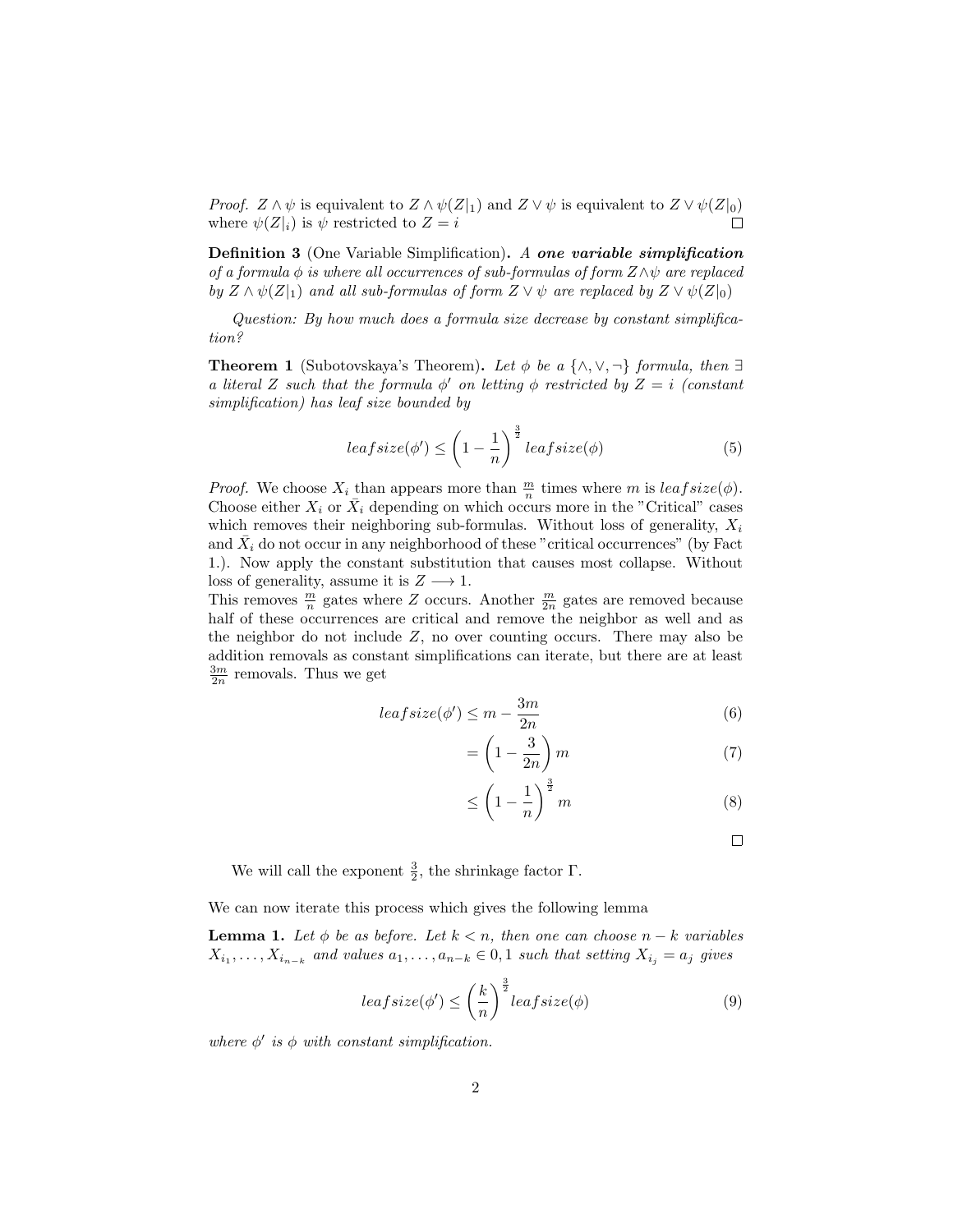Proof. We can iterate the previous construction to get

$$
leafsize(\phi') \le \left(1 - \frac{1}{n}\right)^{\frac{3}{2}} \left(1 - \frac{1}{n-1}\right)^{\frac{3}{2}} \dots \left(1 - \frac{1}{k+1}\right)^{\frac{3}{2}} leafsize(\phi) \quad (10)
$$

$$
= \left(\frac{n-1}{n}\right)^{\frac{3}{2}} \left(\frac{n-2}{n-1}\right)^{\frac{3}{2}} \cdots \left(\frac{k}{k+1}\right)^{\frac{3}{2}} leaf size(\phi) \tag{11}
$$

$$
= \left(\frac{k}{n}\right)^{\frac{3}{2}}\operatorname{leafsize}(\phi) \tag{12}
$$

 $\Box$ 

Another modification is possible when we choose the restrictions at random. Let  $R_k$  be the distribution on restrictions of the form where  $\rho \in R_k$  has property  $\rho(X_1, \ldots, X_n) \longrightarrow \{0, 1, *\}$  and  $|\rho^{-1}(*)| = k$  and we choose these restriction with equal probability (from a uniform distribution).

**Theorem 2** (Subotovskaya). Let  $\phi$ , k and n be as above and  $\rho_k \in R_k$  is chosen at random, then

$$
\mathbb{E}[leafsize(\phi')] \le \left(\frac{k}{n}\right)^{\frac{3}{2}}\operatorname{leafsize}(\phi) \tag{13}
$$

and thus

$$
\mathbb{P}\left[leafsize(\phi')\geq 4\left(\frac{k}{n}\right)^{\frac{3}{2}}leafsize(\phi)\right]\leq \frac{1}{4}\quad [by\ Markov's\ Inequality]\quad(14)
$$

Proof. Same as above except numbers are replaced by expectations everywhere.  $\Box$ 

Thus from Subotovskaya, we have the shrinkage exponent  $\Gamma = \frac{3}{2}$ . Using the shrinkage factors allows us to get a lower bound on the formula size of functions. Progressive improvements on the shrinkage factor have been made by using one variable simplification in addition to constant simplification. Impagliazzo-Nisan gave a shrinkage exponent of 1.55. Paterson-Zande gave a value 1.65 and Hastad gave a value of 2 for the shrinkage factor.

Using the shrinkage factor, Andreev gave a much better lower bound of  $\frac{5}{2}$  (almost) using  $\Gamma = \frac{3}{2}$  and a bound of 3 (almost) using  $\Gamma = 2$ 

We will now prove Andreev's lower bound result.

Let  $u_{ij}$  be new variable for  $i = 1, ..., k$  and  $j = 1, ..., n/k$ . Define the function  $f(y_0,..., y_{m-1}, u_{11},...,u_{k, \frac{n}{k}}) = SA_n(\vec{y}, \bigoplus_{j=1}^{n/k} u_{1j},..., \bigoplus_{j=1}^{n/k} u_{kj}).$  Here  $SA_n$  is the storage access function as defined in the last class.

**Claim 1.** There are constants  $\{a_0, \ldots, a_{m-1}\}$  such that  $SA_n(a_0, \ldots, a_{m-1}, z_1, \ldots, z_k)$  $SA_n^{\overrightarrow{a}}(z_1,\ldots,z_k)$  requires formula size greater than  $\frac{1}{2}\frac{2^k}{\log n}$  $\log k$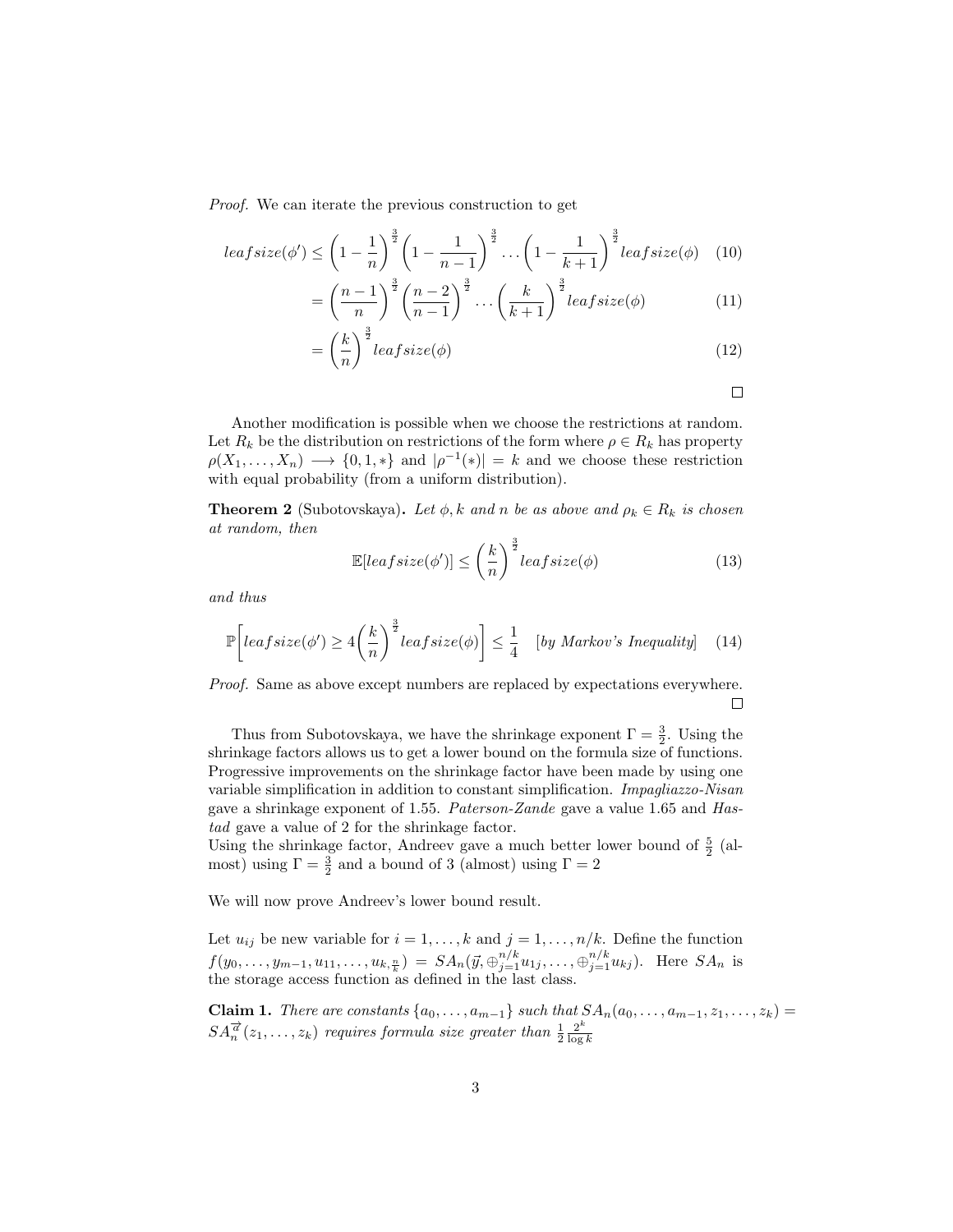Proof. Immediate by Riordon-Shannon Theorem

Now let's fix such a value of  $\vec{a}$ . Let  $g(\vec{u}) = f(\vec{a}, \vec{u})$ 

**Claim 2.** If  $\rho$  is a restriction such that  $\forall i = 1, \ldots, k$  there is a j such that  $\rho(u_{ij}) = *$ , then  $g|_{\rho}$  requires formulas of leaf size greater than  $\frac{2^{k-1}}{\log k}$  $\log k$ 

Proof.  $g = SA_n(\vec{y}, \bigoplus_{j=1}^{n/k} u_{1j}, \dots, \bigoplus_{j=1}^{n/k} u_{kj})$ . Now consider a restriction  $\rho' \supseteq \rho$ such that  $\rho'$  sets exactly one  $u_{ij}$  equal to \* for each i. Then  $g|_{\rho'} = g$  because we can flip the free variables in  $g|_{\rho'}$  to get any value of g we want (possibly with some variables negated).  $\Box$ 

Consider  $R_s$ , the set of restrictions which leave exactly s literals unset, where  $s = k \ln(4k)$ .

**Claim 3.** If  $\rho \in R_s$  chosen at random, then  $\mathbb{P}[\forall i \exists j \rho(u_{ij} = *)] > \frac{3}{4}$ 

*Proof.* Each  $u_{ij} = *$  with probability  $\frac{s}{n} = \frac{k \ln(4k)}{n}$  $\frac{n(4k)}{n}$ . So for fixed *i*, we have

$$
\mathbb{P}[\exists j \rho(u_{ij}) \neq *] \leq \left(1 - \frac{s}{n}\right)^{\frac{k}{n}} \tag{15}
$$

$$
= \left(1 - \frac{k\ln(4k)}{n}\right)^{\frac{k}{n}}\tag{16}
$$

$$
\leq e^{-\ln(4k)} = \frac{1}{4k} \tag{17}
$$

$$
\implies \mathbb{P}[\forall i \,\exists j \,\rho(u_{ij} \neq *)] < k\frac{1}{4k} = \frac{1}{4} \tag{18}
$$

 $\Box$ 

From Subotovskaya (Theorem 2) we have

$$
\mathbb{P}\bigg[leafsize(g|_{\rho}) \le 4\bigg(\frac{s}{n}\bigg)^{\frac{3}{2}}leafsize(g)\bigg] \ge \frac{3}{4}
$$

There is at least one  $\rho \in R_s$  such that  $g_{\vert} \rho$  requires formula of leaf size greater than  $\frac{2^{k-1}}{\log k}$  $\frac{2^{k-1}}{\log k}$  and  $g|_{\rho}$  has leafsize less than  $4\left(\frac{s}{n}\right)$  $\int_{a}^{\frac{3}{2}}$  leaf size(g). Thus

$$
leafsize(g) \ge \frac{1}{4} \left(\frac{n}{s}\right)^{\frac{3}{2}} \frac{2^{k-1}}{\log k} = \Omega \left(\frac{n^{\frac{5}{2}}}{(\log n)^{\frac{3}{2}} (\log \log n)^3}\right) \tag{19}
$$

$$
= \Omega(n^{\frac{5}{2} - o(1)}) \tag{20}
$$

Thus we have proved Andreev's lower bound.

Corollary 1 (Andreev's Theorem). For  $\{\wedge, \vee, \neg\}$  basis, size of any fomula f is greater than  $n^{\frac{5}{2}-o(1)}$